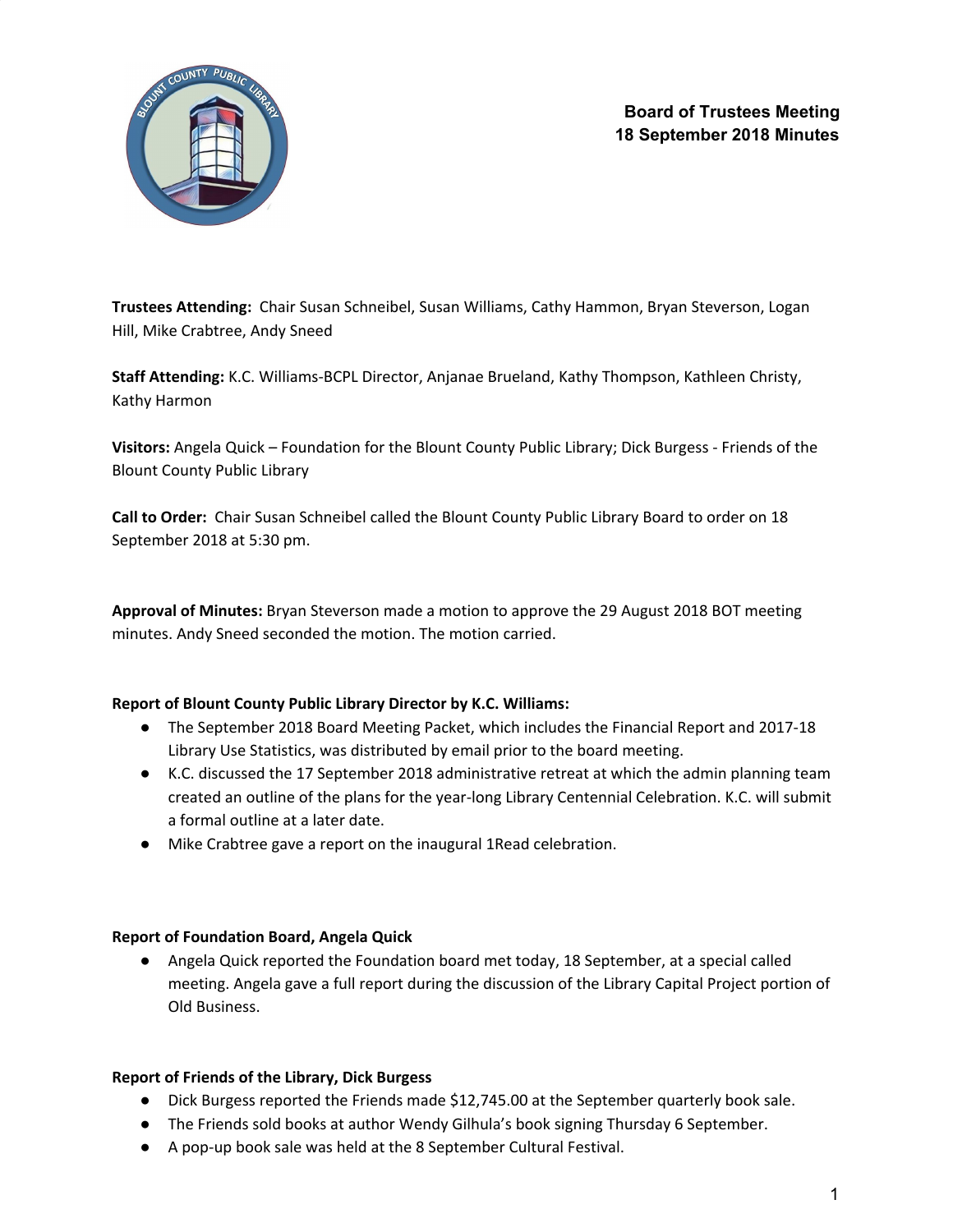## **Report of Ocoee River Regional Library, Liz Schreck or representative**

● Liz Schreck was unable to attend. The READS data report and the Ocoee River Regional Library report were included in the board packet.

## **Old Business**

- Susan S., Cathy H., and K.C. attended the special called meeting of the Foundation board this morning.
- Angela discussed the Foundation's decision to take on the expansion portion of the Library Capital Project and answered questions from the board. Cathy H. discussed next steps.
- Cathy H. will work with Chris Soro to produce a finalized version of the chosen proposal.
- K.C. expressed her gratitude to the core team, Cathy H., Angela Quick, and Dick Burgess, for the time and effort they have invested in the project thus far.
- Susan S. reported a date for the event for county commissioners and city council members would be announced soon.
- Susan S. answered questions from the board regarding the records requests received from The Daily Times and the request for an interview by the editor.
- Susan S. shared 12 April 2014 Board Retreat notes that mentioned the creation of a formal Advocacy Master Plan at that time and how the board has been meeting those goals.
- The possibility of trustees attending county commission and city council meetings as representatives of the library was discussed by the board.

# **New Business**

● Susan S., Bryan, Cathy H., and Anjanae will attend the 28 September Trustee Certification Workshop in Crossville, TN.

# **Funding Requests:**

- K.C. presented the following Friends funding requests:
	- o There were no Friends funding requests for September 2018
- K.C. presented the following Foundation funding requests:
	- There were no Foundation funding requests for September 2018.